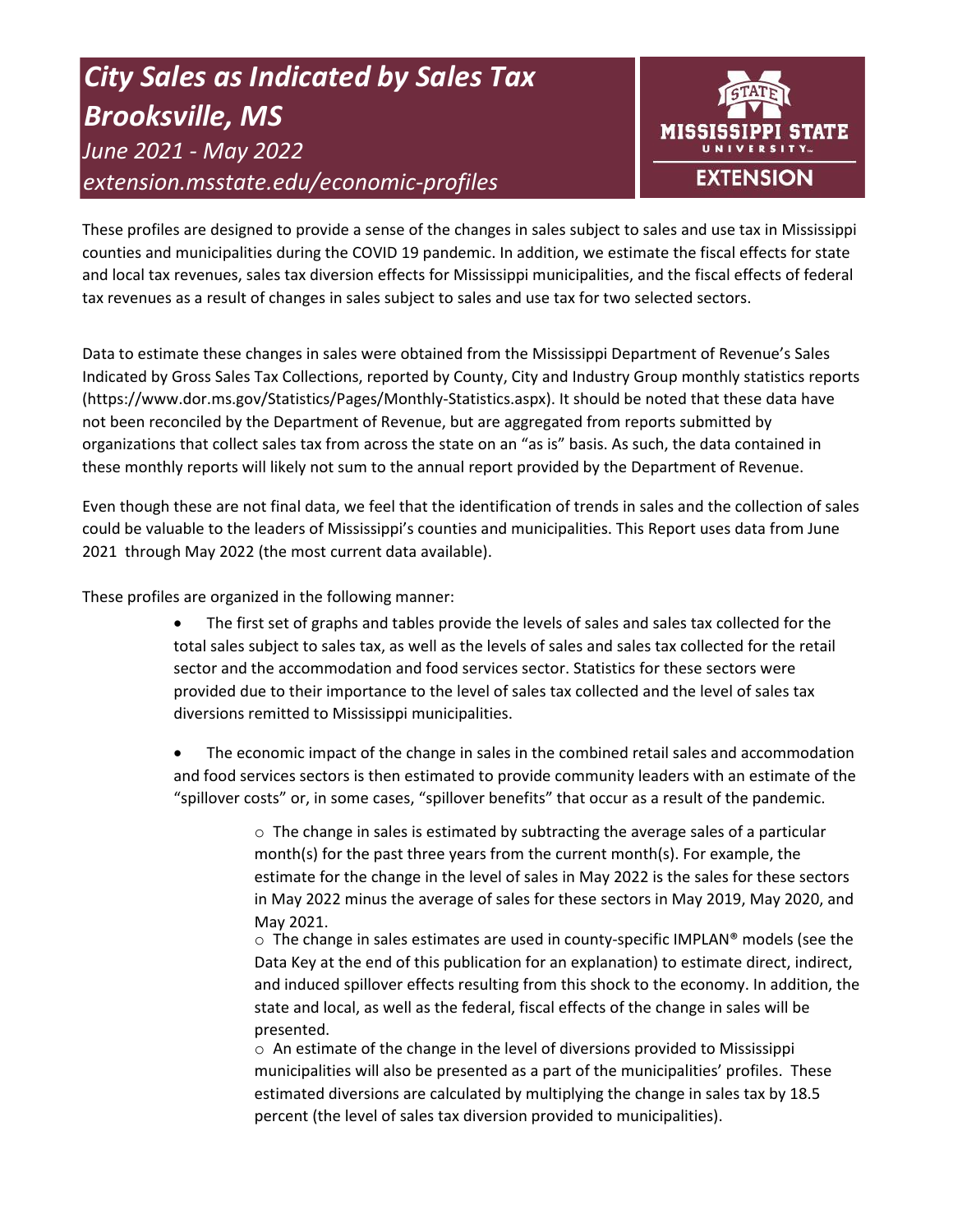| Total Sales as Indicated by Sales Tax (\$000s) |         |         |         |         | <b>Total Sales Tax Collected (\$000s)</b> |      |      |      |      |
|------------------------------------------------|---------|---------|---------|---------|-------------------------------------------|------|------|------|------|
| Month                                          | 2019    | 2020    | 2021    | 2022    | <b>Month</b>                              | 2019 | 2020 | 2021 | 2022 |
| January                                        | \$887   | \$914   | \$1,109 | \$1,019 | January                                   | \$46 | \$47 | \$52 | \$48 |
| February                                       | \$808   | \$865   | \$926   | \$844   | February                                  | \$40 | \$42 | \$43 | \$42 |
| March                                          | \$919   | \$958   | \$935   | \$936   | March                                     | \$49 | \$50 | \$43 | \$47 |
| April                                          | \$1,024 | \$1,092 | \$1,238 | \$1,010 | April                                     | \$52 | \$51 | \$61 | \$52 |
| May                                            | \$930   | \$1,155 | \$1,160 | \$928   | May                                       | \$48 | \$52 | \$55 | \$50 |
| June                                           | \$970   | \$1,167 | \$1,126 |         | June                                      | \$49 | \$59 | \$55 |      |
| July                                           | \$971   | \$1,121 | \$1,059 |         | July                                      | \$50 | \$55 | \$50 |      |
| August                                         | \$932   | \$1,089 | \$1,223 |         | August                                    | \$48 | \$54 | \$52 |      |
| September                                      | \$897   | \$1,075 | \$980   |         | September                                 | \$47 | \$52 | \$40 |      |
| October                                        | \$919   | \$1,112 | \$998   |         | October                                   | \$47 | \$53 | \$49 |      |
| November                                       | \$827   | \$1,089 | \$1,017 |         | November                                  | \$40 | \$53 | \$47 |      |
| December                                       | \$942   | \$1,081 | \$1,151 |         | December                                  | \$50 | \$48 | \$46 |      |



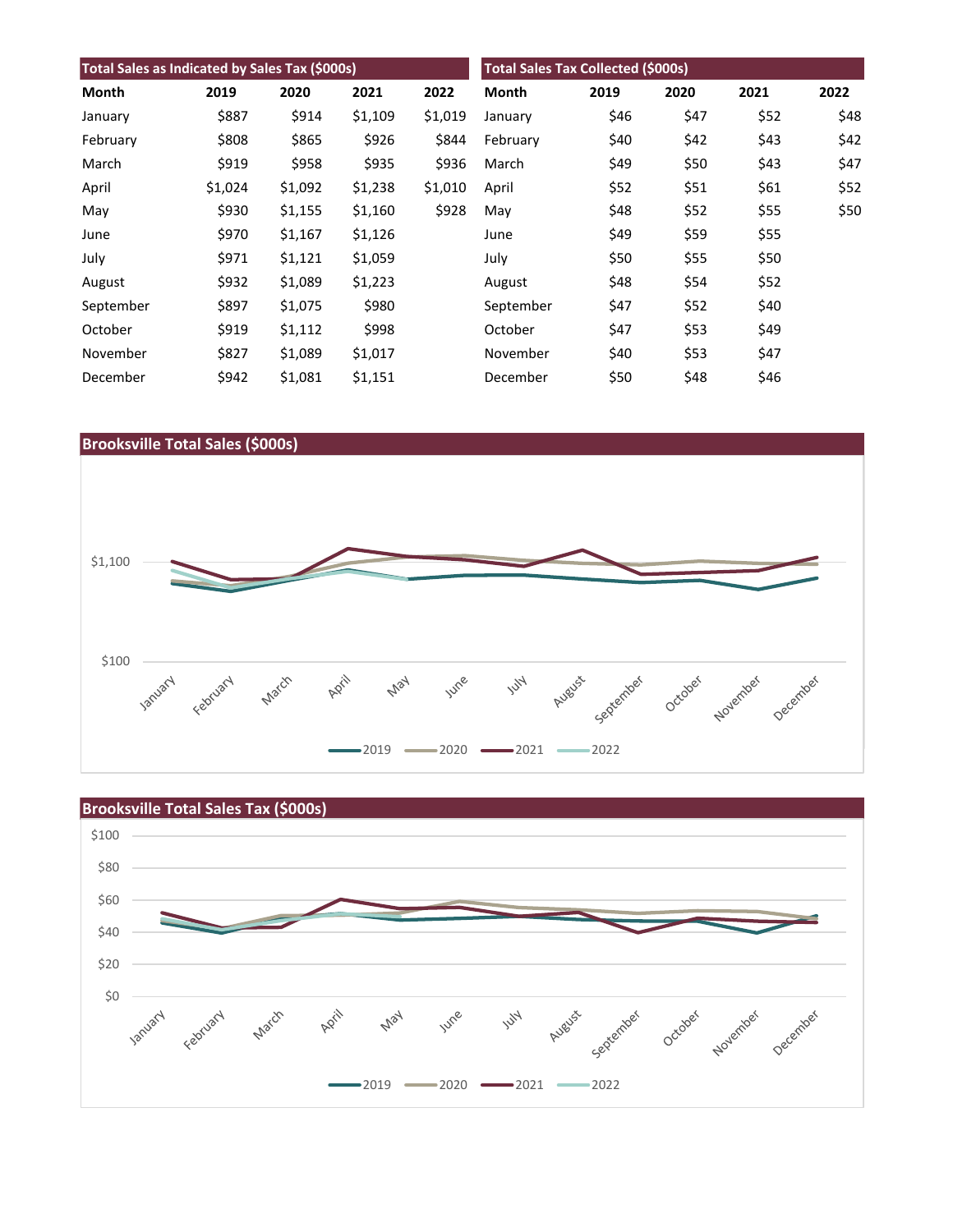| Retail Sector Sales as Indicated by Sales Tax (\$000s) |       |       |       | Retail Sector Sales Tax Collected (\$000s) |           |      |      |      |      |
|--------------------------------------------------------|-------|-------|-------|--------------------------------------------|-----------|------|------|------|------|
| Month                                                  | 2019  | 2020  | 2021  | 2022                                       | Month     | 2019 | 2020 | 2021 | 2022 |
| January                                                | \$682 | \$720 | \$787 | \$667                                      | January   | \$33 | \$34 | \$35 | \$29 |
| February                                               | \$636 | \$661 | \$752 | \$615                                      | February  | \$28 | \$29 | \$34 | \$28 |
| March                                                  | \$710 | \$730 | \$662 | \$654                                      | March     | \$35 | \$35 | \$29 | \$29 |
| April                                                  | \$796 | \$855 | \$927 | \$751                                      | April     | \$36 | \$42 | \$39 | \$34 |
| May                                                    | \$681 | \$838 | \$839 | \$672                                      | May       | \$32 | \$39 | \$34 | \$32 |
| June                                                   | \$757 | \$928 | \$816 |                                            | June      | \$35 | \$43 | \$35 |      |
| July                                                   | \$718 | \$846 | \$798 |                                            | July      | \$34 | \$38 | \$32 |      |
| August                                                 | \$719 | \$779 | \$849 |                                            | August    | \$33 | \$36 | \$34 |      |
| September                                              | \$683 | \$809 | \$756 |                                            | September | \$33 | \$36 | \$31 |      |
| October                                                | \$694 | \$812 | \$707 |                                            | October   | \$32 | \$38 | \$31 |      |
| November                                               | \$686 | \$804 | \$751 |                                            | November  | \$31 | \$36 | \$30 |      |
| December                                               | \$713 | \$728 | \$656 |                                            | December  | \$35 | \$32 | \$27 |      |



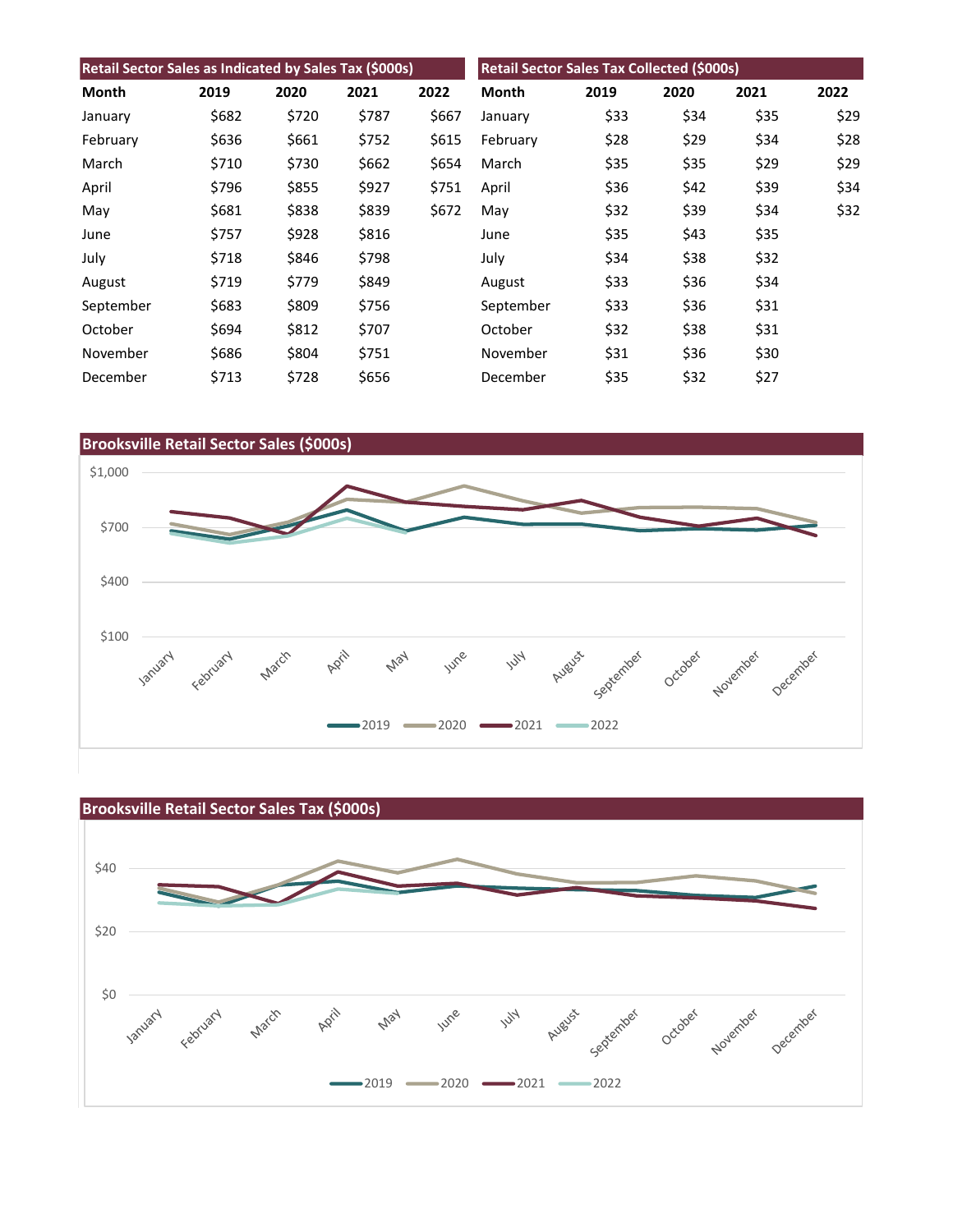| <b>Food Service and Accommodations Sector Sales</b><br>Subject to Sales Tax (\$000s) |     |     |       |       | <b>Food Service and Accommodations Sector Sales</b><br><b>Tax Collected (\$000s)</b> |     |     |      |     |
|--------------------------------------------------------------------------------------|-----|-----|-------|-------|--------------------------------------------------------------------------------------|-----|-----|------|-----|
|                                                                                      |     |     |       |       |                                                                                      |     |     |      |     |
| January                                                                              | \$0 | \$0 | \$0   | \$136 | January                                                                              | \$0 | \$0 | \$0  | \$9 |
| February                                                                             | \$0 | \$0 | \$0   | \$0   | February                                                                             | \$0 | \$0 | \$0  | \$0 |
| March                                                                                | \$0 | \$0 | \$0   | \$102 | March                                                                                | \$0 | \$0 | \$0  | \$7 |
| April                                                                                | \$0 | \$0 | \$0   | \$128 | April                                                                                | \$0 | \$0 | \$0  | \$9 |
| May                                                                                  | \$0 | \$0 | \$0   | \$120 | May                                                                                  | \$0 | \$0 | \$0  | \$8 |
| June                                                                                 | \$0 | \$0 | \$0   |       | June                                                                                 | \$0 | \$0 | \$0  |     |
| July                                                                                 | \$0 | \$0 | \$0   |       | July                                                                                 | \$0 | \$0 | \$0  |     |
| August                                                                               | \$0 | \$0 | \$0   |       | August                                                                               | \$0 | \$0 | \$0  |     |
| September                                                                            | \$0 | \$0 | \$0   |       | September                                                                            | \$0 | \$0 | \$0  |     |
| October                                                                              | \$0 | \$0 | \$0   |       | October                                                                              | \$0 | \$0 | \$0  |     |
| November                                                                             | \$0 | \$0 | \$156 |       | November                                                                             | \$0 | \$0 | \$9  |     |
| December                                                                             | \$0 | \$0 | \$147 |       | December                                                                             | \$0 | \$0 | \$10 |     |

**Brooksville Food Service and Accommodations Sector Sales (\$000s)**





**Brooksville Food Service and Accommodations Sector Sales Tax (\$000s)**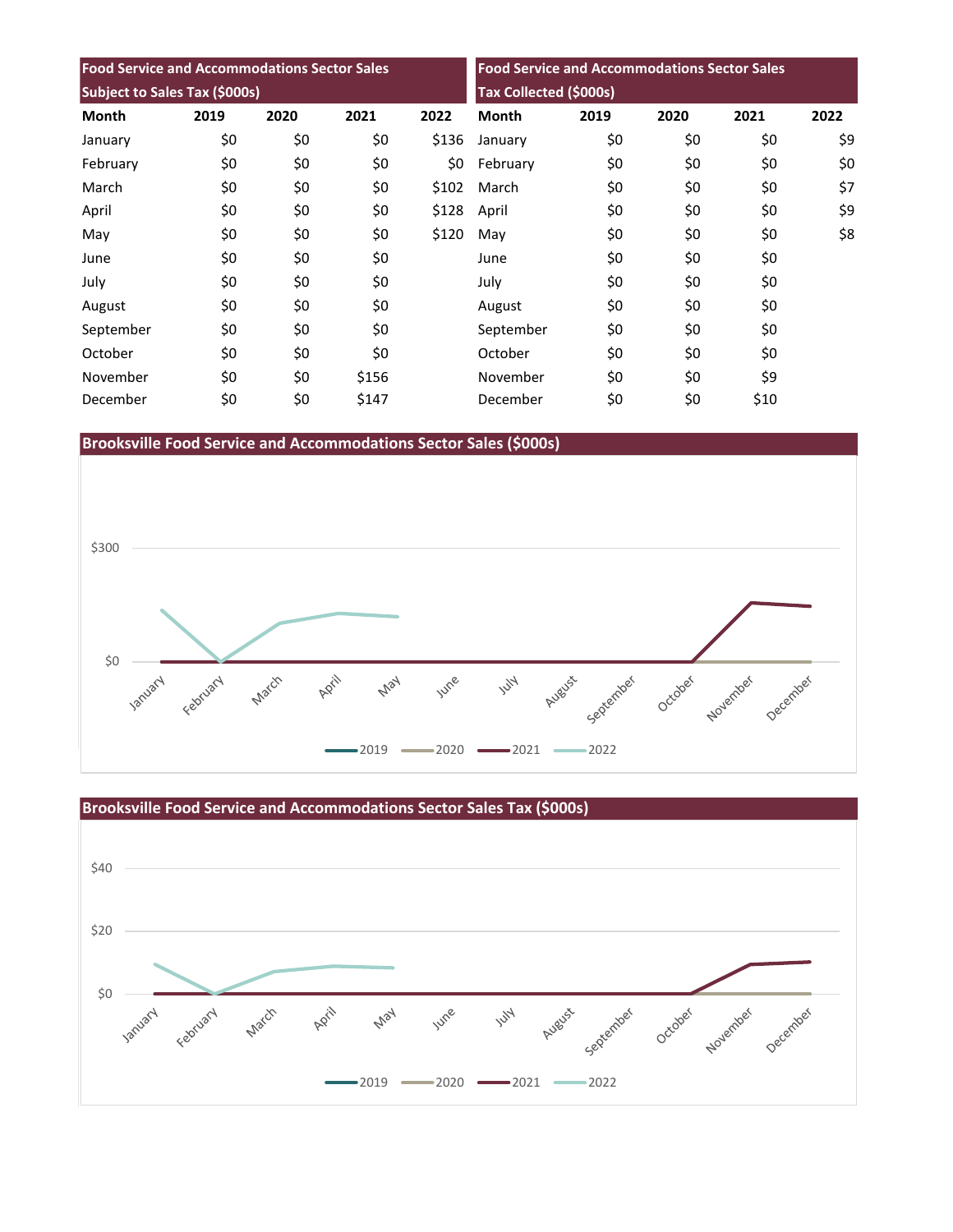| <b>Estimated Change in Sales</b>                        |                      |                |               |
|---------------------------------------------------------|----------------------|----------------|---------------|
|                                                         | <b>Sales</b>         | Average Sales* | Change in     |
|                                                         | <b>Jun21 - May22</b> | Jun18 - May21  | <b>Sales</b>  |
| <b>Agriculture, Forestry, Fishing and Hunting</b>       | \$0                  | \$0            | \$0           |
| Mining, Quarrying, and Oil and Gas Extraction           | \$0                  | \$0            | \$0           |
| <b>Utilities</b>                                        | \$169,787            | \$231,003      | (561, 216)    |
| Construction                                            | \$0                  | \$0            | \$0           |
| <b>Manufacturing</b>                                    | \$0                  | \$31,121       | (531, 121)    |
| <b>Wholesale Trade</b>                                  | \$0                  | \$0            | \$0           |
| <b>Retail Trade</b>                                     | \$8,689,891          | \$8,992,731    | ( \$302, 840) |
| <b>Transportation and Warehousing</b>                   | \$0                  | \$0            | \$0           |
| <b>Information</b>                                      | \$620,815            | \$623,774      | (52,959)      |
| <b>Finance and Insurance</b>                            | \$0                  | \$0            | \$0           |
| <b>Real Estate and Rental and Leasing</b>               | \$0                  | \$0            | \$0           |
| <b>Professional, Scientific, and Technical Services</b> | \$0                  | \$0            | \$0           |
| <b>Management of Companies and Enterprises</b>          | \$0                  | \$0            | \$0           |
| <b>Admin/Support/Waste Mgt &amp; Remediation Svcs</b>   | \$0                  | \$0            | \$0           |
| <b>Educational Services</b>                             | \$0                  | \$0            | \$0           |
| <b>Health Care and Social Assistance</b>                | \$0                  | \$0            | \$0           |
| Arts, Entertainment, and Recreation                     | \$0                  | \$0            | \$0           |
| <b>Accomodation and Food Services</b>                   | \$789,068            | \$0            | \$789,068     |
| <b>Other Services (except Public Administration)</b>    | \$32,451             | \$39,560       | (57, 109)     |
| <b>Public Administration</b>                            | \$0                  | \$0            | \$0           |
| <b>Change in Total of Sector Sales</b>                  | \$10,302,012         | \$9,918,189    | \$383,823     |

\*Average Sales is calculated as the sum of average monthly sales for the three previous years.

| <b>Economic Impact Summary from Change in Total of Sector Sales (IMPLAN)</b> |                   |              |                             |           |  |  |  |  |
|------------------------------------------------------------------------------|-------------------|--------------|-----------------------------|-----------|--|--|--|--|
| <b>Impact Type</b>                                                           | <b>Employment</b> | Labor Income | <b>Total Value</b><br>Added | Output    |  |  |  |  |
| <b>Direct Effect</b>                                                         | 9.1               | \$92,826     | \$110,861                   | \$575,586 |  |  |  |  |
| <b>Indirect Effect</b>                                                       | 0.9               | \$19,381     | \$54,452                    | \$115,288 |  |  |  |  |
| <b>Induced Effect</b>                                                        | 0.3               | \$5,731      | \$13,052                    | \$26,965  |  |  |  |  |
| <b>Total Effect</b>                                                          | 3.7               | \$107,301    | \$465,518                   | \$193,800 |  |  |  |  |

**Estimated Change in Municipal Sales Tax Diversions (18.5%) \$942** See explanation of Municipal Sales Tax Diversions in the Data Key.

## **Estimated Change in State and Local Tax from Change in Total of Sector Sales (IMPLAN)**

|                                  |                                   |                      | Taxes on                                |                   |                     |
|----------------------------------|-----------------------------------|----------------------|-----------------------------------------|-------------------|---------------------|
| <b>Description</b>               | <b>Employment</b><br>Compensation | Proprietor<br>Income | <b>Production and</b><br><b>Imports</b> | <b>Households</b> | <b>Corporations</b> |
| <b>Dividends</b>                 | \$0                               | \$0                  | \$0                                     | \$0               | \$32                |
| <b>Social Insurance</b>          | \$9                               | \$0                  | \$0                                     | \$0               | \$0                 |
| <b>TOPI: Sales Tax</b>           | \$0                               | \$0                  | \$5,092                                 | \$0               | \$0                 |
| <b>TOPI: Property Tax</b>        | \$0                               | \$0                  | \$2,880                                 | \$0               | \$0                 |
| <b>TOPI: Other Tax</b>           | \$0                               | \$0                  | \$417                                   | \$0               | \$0                 |
| <b>Corporate Profits Tax</b>     | \$0                               | \$0                  | \$0                                     | \$0               | \$702               |
| <b>Personal Taxes</b>            | \$0                               | \$0                  | \$0                                     | \$2,726           | \$0                 |
| <b>Total State and Local Tax</b> | \$7                               | \$0                  | \$277,298                               | \$2,836           | \$498               |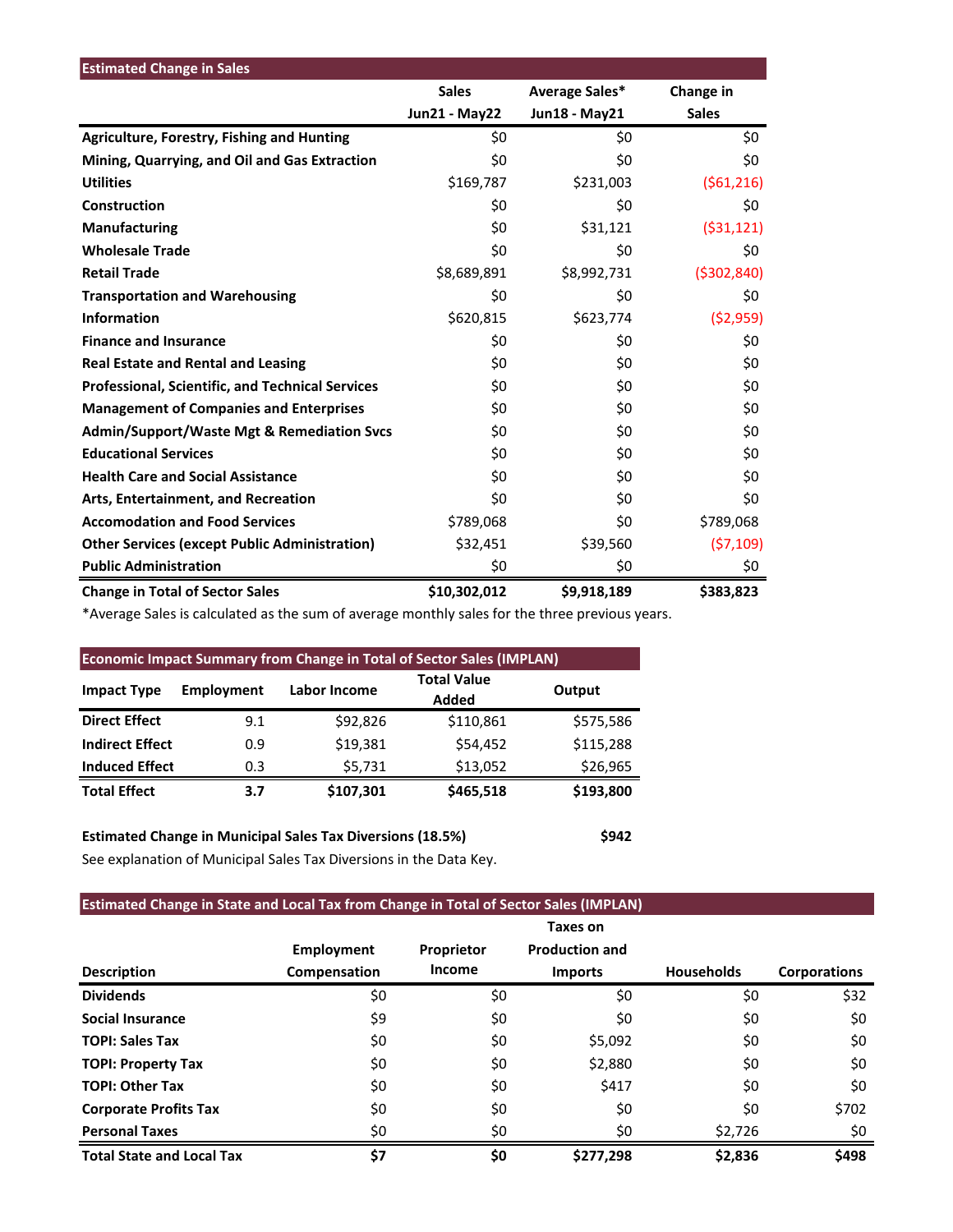# **Sales Tax Diversions and Special Levies**

| <b>Brooksville Diversions</b> |          |          |          |          | <b>No Special Levy</b> |      |      |      |      |
|-------------------------------|----------|----------|----------|----------|------------------------|------|------|------|------|
| Month                         | 2019     | 2020     | 2021     | 2022     | Month                  | 2019 | 2020 | 2021 | 2022 |
| January                       | \$10,371 | \$10,997 | \$11,788 | \$9,585  | January                |      |      |      |      |
| February                      | \$8,111  | \$7,936  | \$8,823  | \$24,209 | February               |      |      |      |      |
| March                         | \$9,464  | \$9,849  | \$8,361  | \$7,992  | March                  |      |      |      |      |
| April                         | \$8,545  | \$9,320  | \$10,073 | \$9,798  | April                  |      |      |      |      |
| May                           | \$10,788 | \$11,238 | \$12,138 | \$11,463 | May                    |      |      |      |      |
| June                          | \$9,385  | \$11,252 | \$11,348 |          | June                   |      |      |      |      |
| July                          | \$9,804  | \$10,543 | \$10,522 |          | July                   |      |      |      |      |
| August                        | \$9,271  | \$10,508 | \$10,639 |          | August                 |      |      |      |      |
| September                     | \$9,304  | \$10,086 | \$9,318  |          | September              |      |      |      |      |
| October                       | \$9,212  | \$9,286  | \$9,668  |          | October                |      |      |      |      |
| November                      | \$7,576  | \$9,900  | \$10,031 |          | November               |      |      |      |      |
| December                      | \$9,441  | \$9,564  | \$9,096  |          | December               |      |      |      |      |

| <b>No Special Levy</b> |      |      |      |      | <b>No Special Levy</b> |      |      |      |      |
|------------------------|------|------|------|------|------------------------|------|------|------|------|
| Month                  | 2019 | 2020 | 2021 | 2022 | Month                  | 2019 | 2020 | 2021 | 2022 |
| January                |      |      |      |      | January                |      |      |      |      |
| February               |      |      |      |      | February               |      |      |      |      |
| March                  |      |      |      |      | March                  |      |      |      |      |
| April                  |      |      |      |      | April                  |      |      |      |      |
| May                    |      |      |      |      | May                    |      |      |      |      |
| June                   |      |      |      |      | June                   |      |      |      |      |
| July                   |      |      |      |      | July                   |      |      |      |      |
| August                 |      |      |      |      | August                 |      |      |      |      |
| September              |      |      |      |      | September              |      |      |      |      |
| October                |      |      |      |      | October                |      |      |      |      |
| November               |      |      |      |      | November               |      |      |      |      |
| December               |      |      |      |      | December               |      |      |      |      |

| <b>No Special Levy</b> |      |      |      |      |
|------------------------|------|------|------|------|
| <b>Month</b>           | 2019 | 2020 | 2021 | 2022 |
| January                |      |      |      |      |
| February               |      |      |      |      |
| March                  |      |      |      |      |
| April                  |      |      |      |      |
| May                    |      |      |      |      |
| June                   |      |      |      |      |
| July                   |      |      |      |      |
| August                 |      |      |      |      |
| September              |      |      |      |      |
| October                |      |      |      |      |
| November               |      |      |      |      |
| December               |      |      |      |      |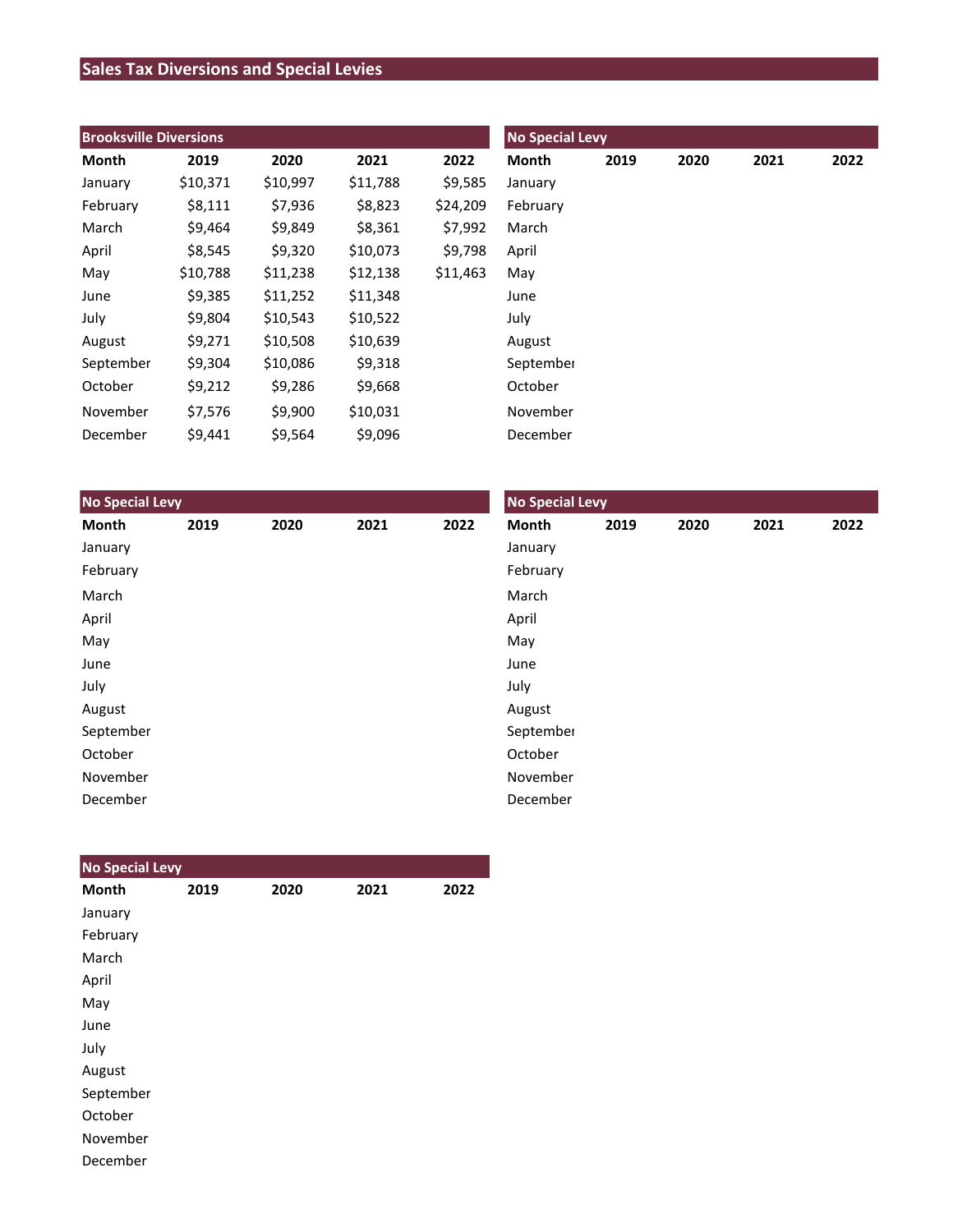#### **Estimated Change in Federal Tax from Change in Total of Sector Sales (IMPLAN)**

|                                 |              |               | <b>Taxes on</b>       |                   |                     |
|---------------------------------|--------------|---------------|-----------------------|-------------------|---------------------|
|                                 | Employment   | Proprietor    | <b>Production and</b> |                   |                     |
| <b>Description</b>              | Compensation | <b>Income</b> | <b>Imports</b>        | <b>Households</b> | <b>Corporations</b> |
| <b>Social Insurance</b>         | \$16,143     | \$697         | \$0                   | \$0               | \$0                 |
| <b>TOPI: Taxes</b>              | \$0          | \$0           | \$250                 | \$0               | \$0                 |
| <b>Corporate Profits Tax</b>    | \$0          | \$0           | \$0                   | \$0               | \$1,449             |
| <b>Personal Tax: Income Tax</b> | \$0          | \$0           | \$0                   | \$5,131           | \$0                 |
| <b>Total Federal Tax</b>        | \$12,498     | \$1.078       | \$47,486              | \$5,758           | \$1,051             |

### **DATA Key**

#### **Total Sales as Indicated by Sales Tax**

North American Industrial Classification Sectors (NAICS) sectors included in the "Total Sales as Indicated by Sales Tax" statistics include: Sector 11 – *Agriculture, Forestry, Fishing and Hunting* ; Sector 21 – *Mining, Quarrying, and Oil and Gas Extraction* ; Sector 22 – *Utilities*; Sector 23 – *Construction* ; Sector 31-33 – *Manufacturing* ; Sector 42 – *Wholesale Trade* ; Sector 44-45 – *Retail Trade* ; Sector 48-49 – *Transportation and Warehousing* ; Sector 51 – *Information* ; Sector 52 – *Finance and Insurance* ; Sector 53 – *Real Estate and Rental and Leasing* ; Sector 54 – *Professional, Scientific, and Technical Services*; Sector 55 – *Management of Companies and Enterprises* ; Sector 56 – *Administrative and Support and Waste Management and Remediation Services* ; Sector 61 – *Educational Services*; Sector 62 – *Health Care and Social Assistance* ; Sector 71 – *Arts, Entertainment, and Recreation* ; Sector 72 – *Accommodation and Food Services* ; Sector 81 – *Other Services (Except Public Administration)* ; and Sector 92 – *Public Administration* .

#### **Retail Sector Sales**

Retail Sector Sales includes NAICS Sector 44-45 – Retail Trade.

#### **Accommodation and Food Service Sector Sales**

Accommodation and Food Services Sector Sales includes NAICS Sector 72 – Accommodation and Food Services.

#### **Estimated Change in Sales**

To determine the economic impact of changes in specific sector sales, the average monthly sales by sector (using sales from the thirty-six months prior to the study time frame) was subtracted from the sales for that sector in the study time frame. For this publication, each month's sector sales from April 2018 through March 2020 were averaged and subtracted from sector sales occurring in the April 2020 through March 2021 time period to obtain the Change in Sales estimate. The estimated changes in sales for all sectors were summed to obtain the estimate for the change in Total of Sector Sales.

Municipalities are assigned to the county in which the largest proportion of the municipality's population resides (e.g., while the city of Jackson lies in Hinds, Madison, and Rankin Counties, Jackson was "assigned" to Hinds County because the majority of its population resides in Hinds County).

If the change in sales is negative, this indicates that the sales for the specific geographic area fall below expected values when using the previous three years as a benchmark. If the change in sales is positive, then the sales for the specific geographic area is greater than what would have been expected when using the three previous years as a benchmark.

#### **Estimated Change in Municipal Sales Tax Diversions**

Municipalities receive 18.5 percent of sales tax collected within their boundaries from the Mississippi Department of Revenue that can be used in the general budget(counties are not eligible for this allocation). The estimated change in the municipal sales tax diversion is calculated as 18.5 percent of the change in Taxes on Production and Imports: Sales Tax estimated in the Estimated Change in State and Local Tax from Change in Total of Sector Sales table.